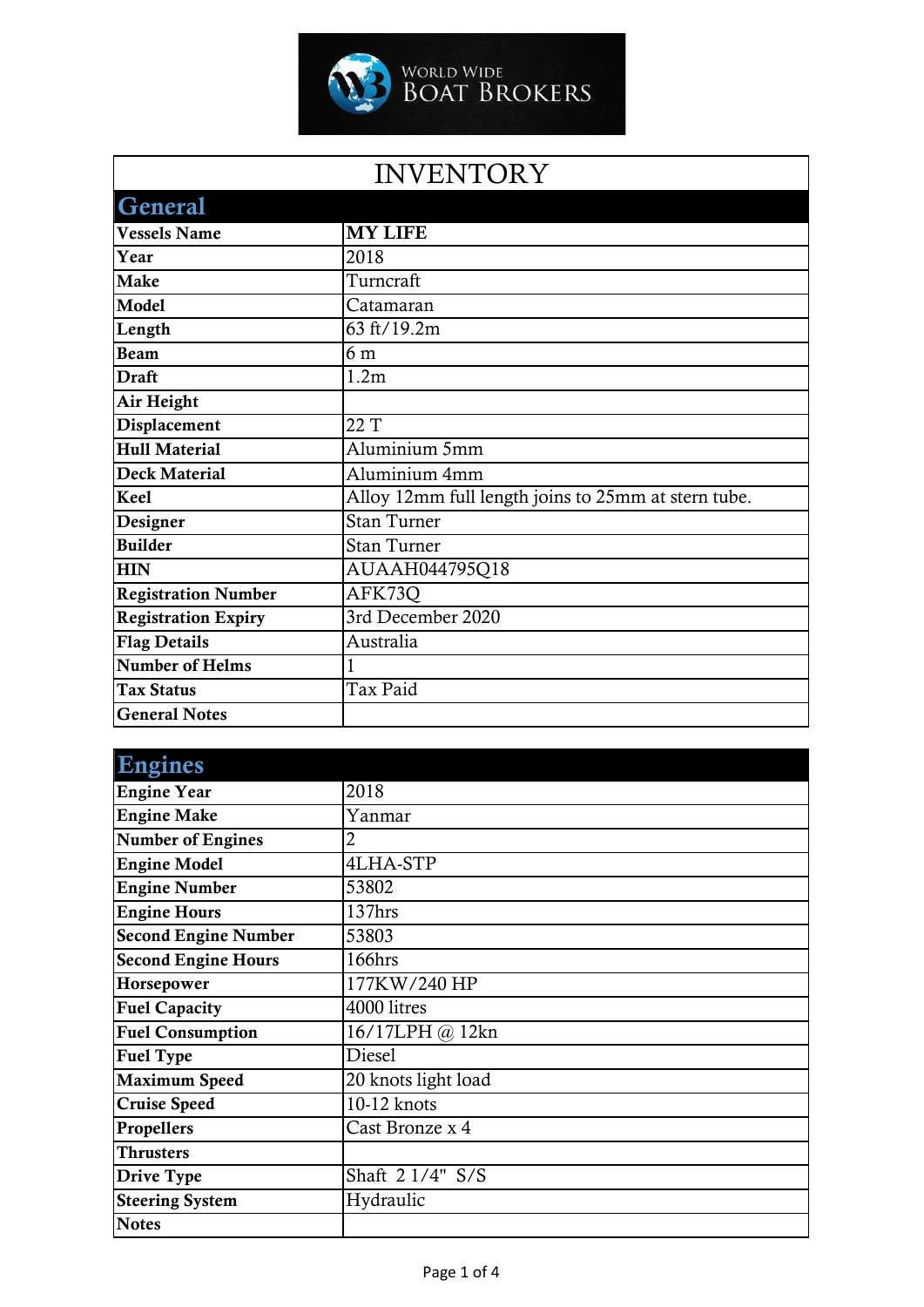| Accommodation           |                                                     |
|-------------------------|-----------------------------------------------------|
| Layout                  | Queen Master cabins with ensuites in each hull with |
|                         | additional 2 large Queen sofa beds on main deck.    |
| <b>Single Berths</b>    |                                                     |
| <b>Double Berths</b>    |                                                     |
| <b>Oueen Berths</b>     |                                                     |
| <b>Drop Down Saloon</b> | 2 Queen Sofa beds with inner spring mattresses      |
| <b>Notes</b>            |                                                     |

| <b>Bathrooms</b>          |                                               |
|---------------------------|-----------------------------------------------|
| Shower                    |                                               |
| <b>Heads</b>              |                                               |
| <b>Heads</b> Type         | Ceramic with electronic dual salt water flush |
| <b>Holding Tanks</b>      | 1 x 80 L with auto/manual pump out            |
| <b>Hot Water Capacity</b> | Woodys marine Hot Water 38 Litre              |
| <b>Notes</b>              |                                               |

| <b>Galley</b>          |                                                                |
|------------------------|----------------------------------------------------------------|
| <b>Galley Location</b> | <b>Bridge Deck</b>                                             |
| <b>Water Capacity</b>  | 2 x 500 litres                                                 |
| Refrigeration          | 2 door fridge/freezer Samsung 614 litre Model<br>no.SRS616DHSS |
| Freezer                | Fridge/Freezer outside 2 x Waeco Coolmatic 250L and<br>500L    |
| Stove / Oven           | 4 burner gas Fisher Paykel Q                                   |
| Oven                   | Microwave Convection Oven Samsung Timesaver                    |
| <b>Sink</b>            | $S/S$ single                                                   |
| <b>Gas Alarm</b>       |                                                                |
| Microwave              | As above                                                       |
| <b>Ice Maker</b>       | Built into Fridge                                              |
| Dishwasher             | Fisher Paykel Model DS603                                      |
| <b>Notes</b>           | Blanco Model EX1055/BL                                         |

| <b>Electronics</b>         |                                                         |
|----------------------------|---------------------------------------------------------|
| Depth Sounder              | Garmin 12"                                              |
| <b>Windlass Remote</b>     | Flybridge and deck                                      |
| Autopilot                  | TMQ AP9                                                 |
| <b>Wind Instruments</b>    |                                                         |
| Radar                      | NorthStar 24nm never been commissioned                  |
| Chartplotter               | Garmin 12"                                              |
| <b>Telephone System</b>    | One in each state room, Galley, aft deck and flybridge. |
| <b>GPS</b>                 | Garmin 12"                                              |
| <b>VHf</b>                 | Icom M402S                                              |
| TV                         | Inside 32"Hisense Purchased June 2020. Outside 32"LED   |
|                            | 323GS 12 Volt Purchased June 2020                       |
| <b>Stereo</b>              | BOSE 3.3.3 series II Home Entertainment System. Part    |
|                            | No. 273029-51419 X2                                     |
| Radio                      | <b>Clarion CMD4</b>                                     |
| <b>Remote Search Light</b> | HR1012                                                  |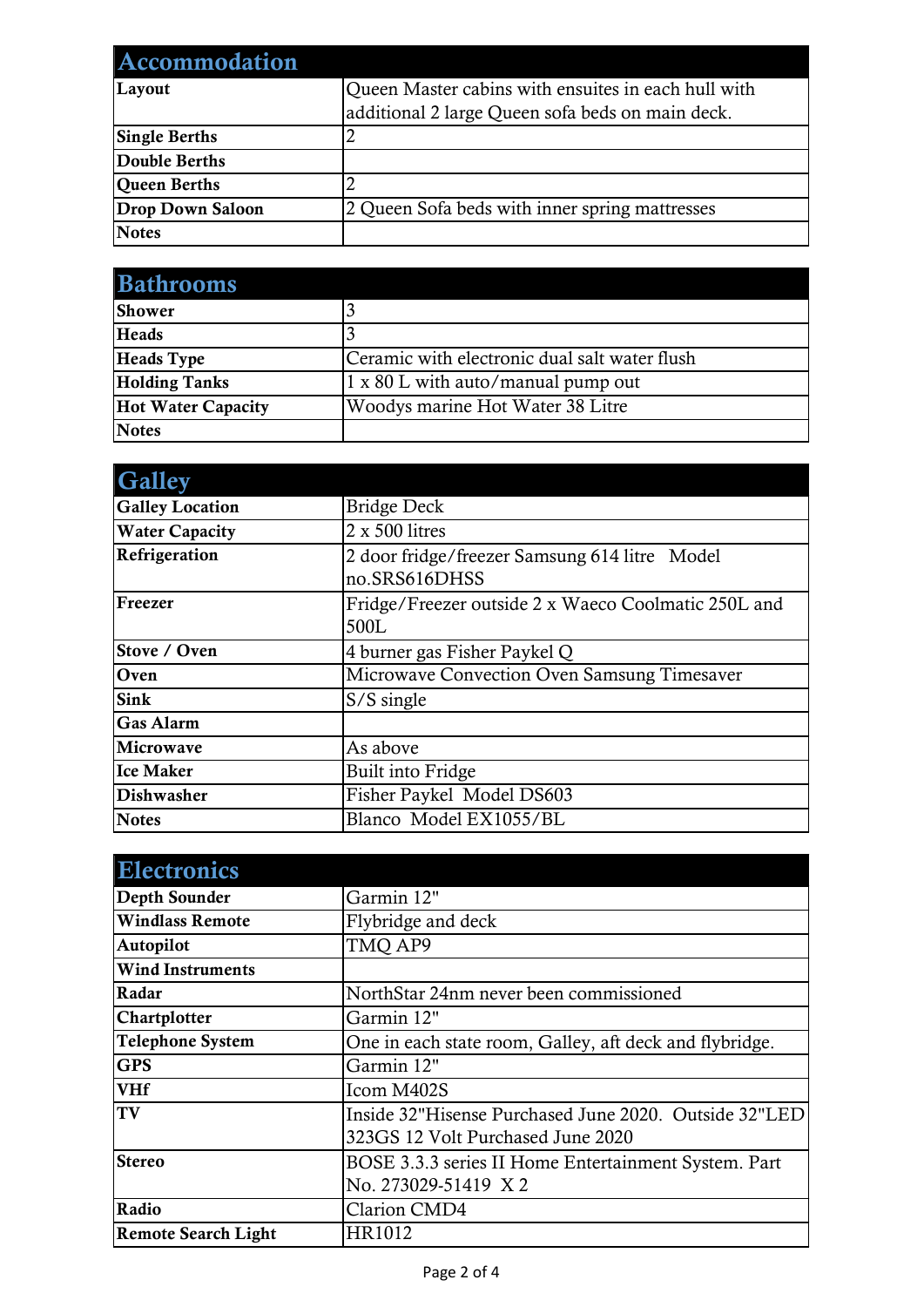| <b>Notes</b> | AV3/2/111 Media Centre 039776962260010AZ |  |
|--------------|------------------------------------------|--|

| <b>Batteries</b>       |                                             |
|------------------------|---------------------------------------------|
| <b>Battery House</b>   | Century Deep Cycle 3 x 270 AMP Hour         |
| <b>Battery Engine</b>  | $\alpha$ 2 main, 1 gen, 1 winch             |
| <b>Battery Charger</b> | 120A inverter charger Victron Quattro 3000W |
| Notes                  |                                             |

| <b>Electrical Equipment</b> |                                                       |  |
|-----------------------------|-------------------------------------------------------|--|
| Watermaker                  | Stellar 80 litres per hour Gen 3 elec 240V Model AC80 |  |
|                             | Serial 1420AU1548 April 2020                          |  |
| Generator                   | 8 KVA Kubota Diesel 111 hours                         |  |
| <b>Wind Generator</b>       |                                                       |  |
| <b>Solar Panels</b>         | 8 panels approx 120W each                             |  |
| <b>Washing Machine</b>      | Hoover washer/Dryer 8kg/5kg                           |  |
| <b>Air Conditioning</b>     | 1 x 48,000 BTU reverse cycle Main Saloon ; {2 x       |  |
|                             | 5,000BTU in each hull. Serial Do3-VCO1568 model no.   |  |
|                             | VCD5KZ50/1}                                           |  |
| Heater                      | Reverse cycle                                         |  |
| <b>Transformer</b>          | no                                                    |  |
| Inverter                    | VICTRON 12 volt 3000 VA/120 amp Smart solar           |  |
|                             | charger controller MPPT 150/35                        |  |
| <b>Shore Power</b>          | 240V 15A Shore Power                                  |  |
| <b>Notes</b>                |                                                       |  |

| <b>Sail Inventory</b> |  |
|-----------------------|--|
| <b>Rig Type</b>       |  |
| <b>Rig Material</b>   |  |
| Condition             |  |
| <b>Age of Sails</b>   |  |
| <b>Mainsails</b>      |  |
| <b>Headsails</b>      |  |
| Spinnaker             |  |
| Screecher / Gennaker  |  |
| <b>Storm Jib</b>      |  |
| Bowsprit              |  |
| <b>Furlers</b>        |  |
| Winches               |  |
| <b>Notes</b>          |  |

| <b>Safety Equipment</b>  |                          |
|--------------------------|--------------------------|
| <b>Bilge Manual</b>      |                          |
| <b>Bilge Electric</b>    | 8x Float switches auto   |
| <b>Life Raft</b>         |                          |
| <b>Life Jackets</b>      | 8 inflatable, PFD1s x 30 |
| Life Ring                |                          |
| <b>EPIRB</b>             | 406 in date              |
| <b>Flares</b>            | yes off shore            |
| <b>Fire Extinguisher</b> | 3x                       |
| <b>First Aid</b>         |                          |